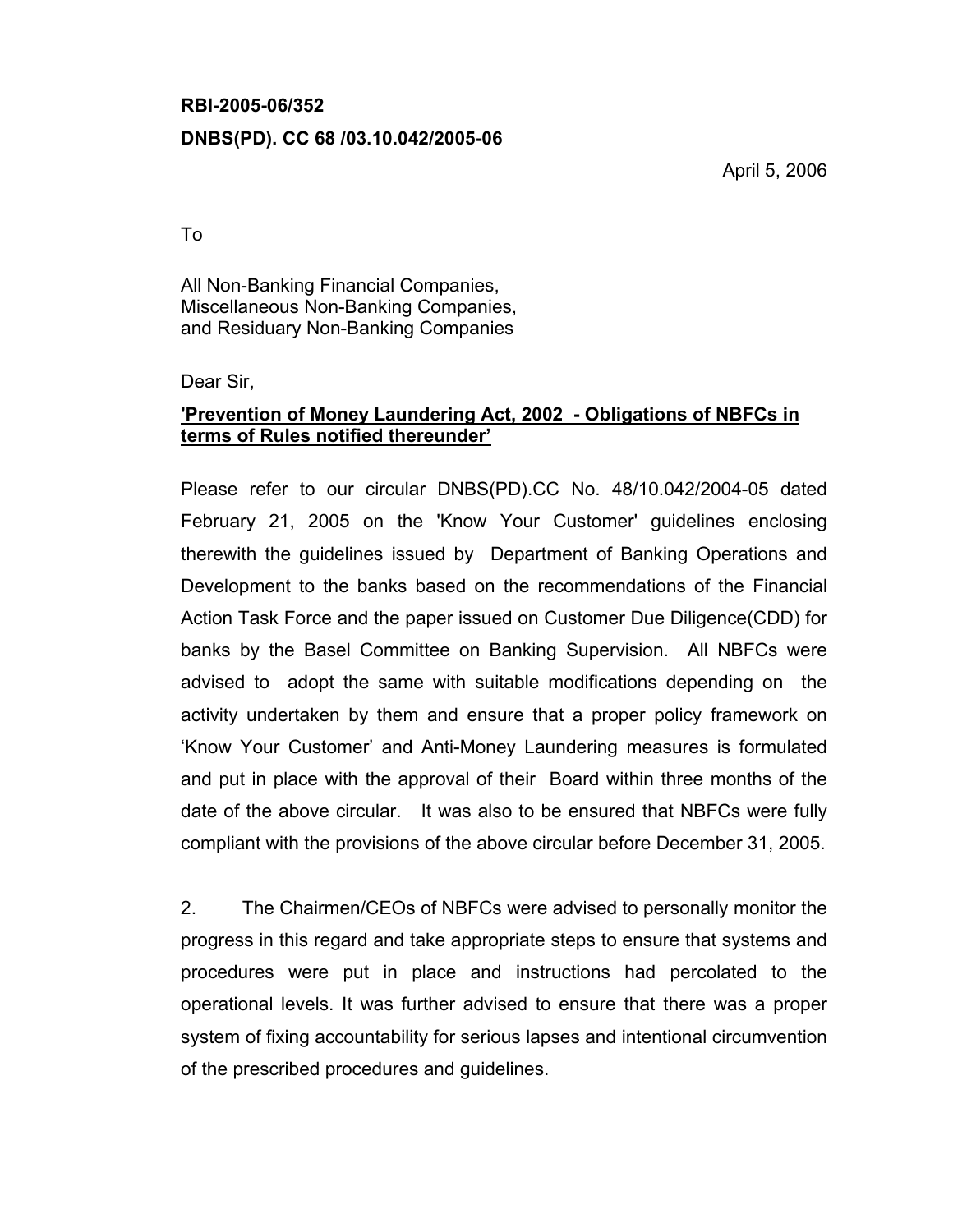3. Attention of NBFCs is further invited to paragraphs 4 and 10 of the DBOD guidelines to banks enclosed to our above said circular in terms of which NBFCs were advised to appoint a Principal officer and put in place a system of internal reporting of suspicious transactions and cash transactions of Rs.10 lakh and above. In this connection, we advise that the Government of India, Ministry of Finance, Department of Revenue, issued a notification dated July 1, 2005 in the Gazette of India, notifying the Rules under the Prevention of Money Laundering Act (PMLA), 2002. In terms of the Rules, the provisions of PMLA, 2002 came into effect from July 1, 2005. Section 12 of the PMLA, 2002 casts certain obligations on the NBFCs in regard to preservation and reporting of customer account information. NBFCs are, therefore, advised to go through the provisions of PMLA, 2002 and the Rules notified there under and take all steps considered necessary to ensure compliance with the requirements of section 12 of the Act ibid.

#### 4. Maintenance of records of transactions

NBFCs should introduce a system of maintaining proper record of transactions prescribed under Rule 3, as mentioned below:

- (i) all cash transactions of the value of more than rupees ten lakh or its equivalent in foreign currency;
- (ii) all series of cash transactions integrally connected to each other which have been valued below rupees ten lakh or its equivalent in foreign currency where such series of transactions have taken place within a month and the aggregate value of such transactions exceeds rupees ten lakh;
- (iii) all cash transactions where forged or counterfeit currency notes or bank notes have been used as genuine and where any forgery of a valuable security has taken place;
- (iv) all suspicious transactions whether or not made in cash and in manner as mentioned in the Rules framed by Government of India under the Prevention of Money Laundering Act , 2002.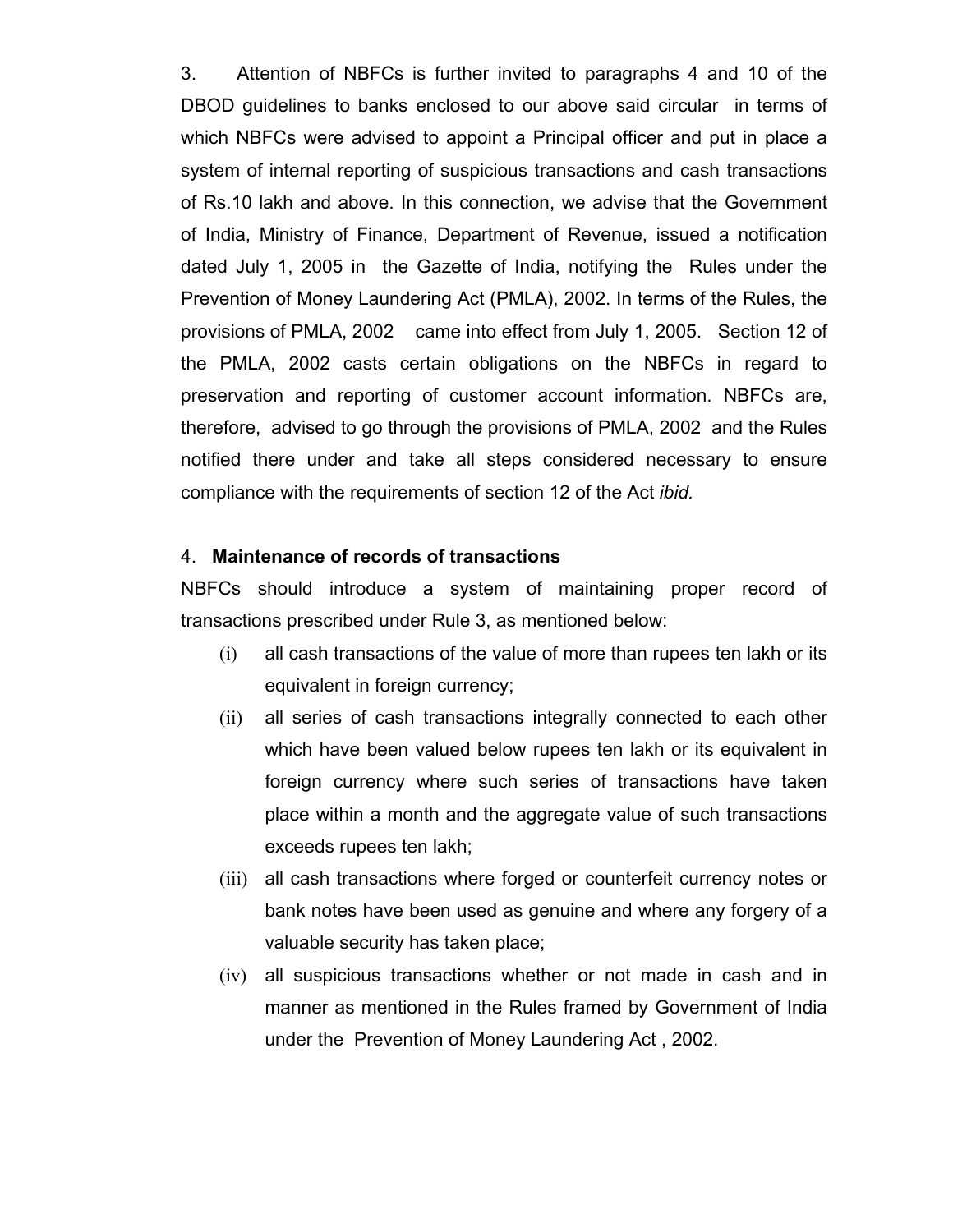## 5. Information to be preserved

NBFCs are required to maintain the following information in respect of transactions referred to in Rule 3:

- (i) the nature of the transactions;
- (ii) the amount of the transaction and the currency in which it was denominated;
- (iii) the date on which the transaction was conducted; and
- (iv) the parties to the transaction.

# 6. Maintenance and Preservation of records

NBFCs should take appropriate steps to evolve a system for proper maintenance and preservation of account information in a manner that allows data to be retrieved easily and quickly whenever required or when requested by the competent authorities. Further, NBFCs should maintain for at least ten years from the date of cessation of transaction between the NBFCs and the client, all necessary records of transactions, both domestic or international, which will permit reconstruction of individual transactions (including the amounts and types of currency involved if any) so as to provide, if necessary, evidence for prosecution of persons involved in criminal activity.

NBFCs should ensure that records pertaining to the identification of the customer and his address (e.g. copies of documents like passports, identity cards, driving licenses, PAN, utility bills etc.) obtained while opening the account and during the course of business relationship, are properly preserved for at least ten years after the business relationship is ended. The identification records and transaction data should be made available to the competent authorities upon request.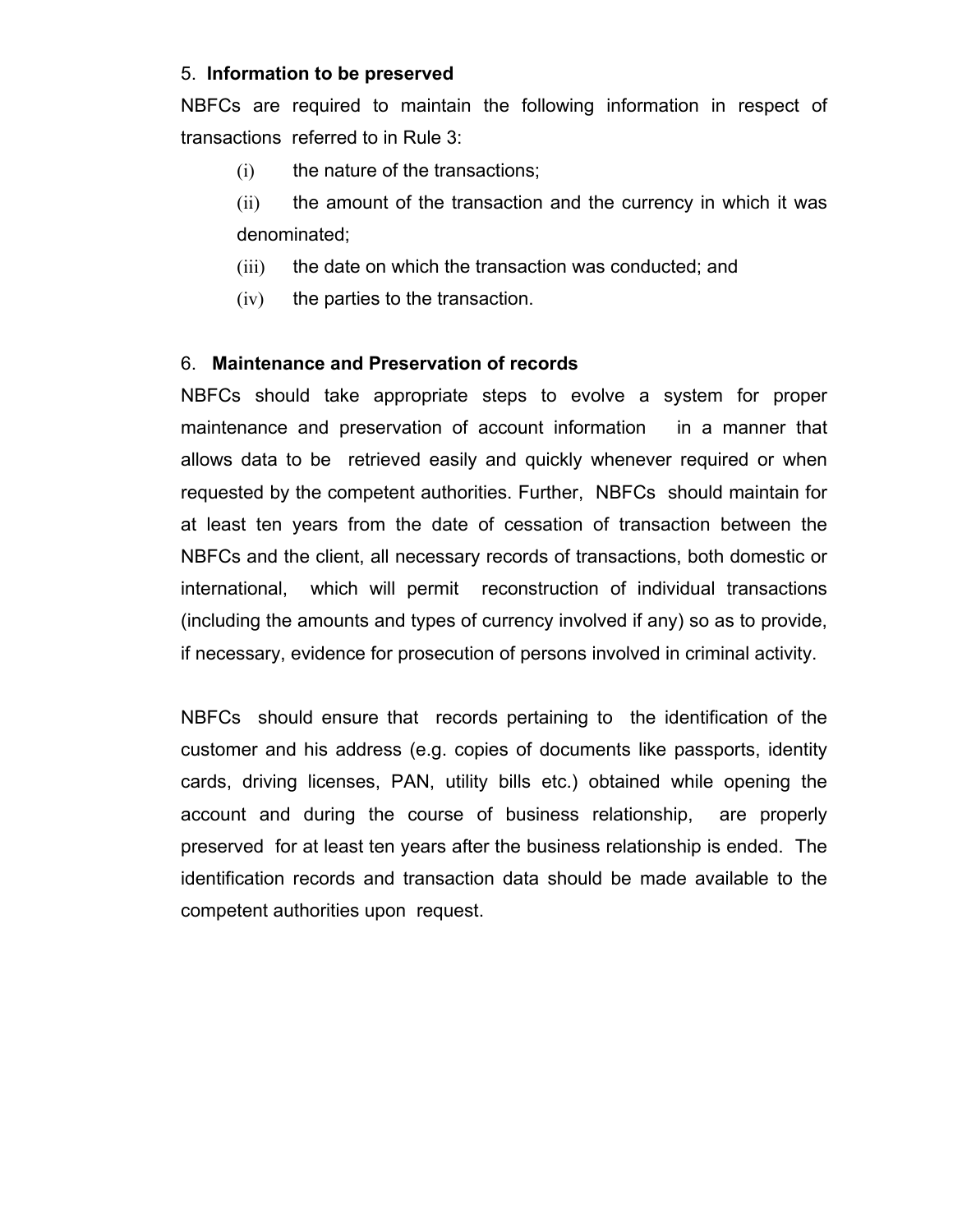## 7. Reporting to Financial Intelligence Unit-India

It is advised that in terms of the PMLA rules, NBFCs are required to report information relating to cash and suspicious transactions to the Director, Financial Intelligence Unit-India (FIU-IND) at the following address:

Director, FIU-IND, Financial Intelligence Unit-India, 6<sup>th</sup> Floor, Hotel Samrat, Chanakyapuri, New Delhi-110021

I) NBFCs should carefully go through all the reporting formats. There are altogether five reporting formats prescribed for a banking company viz. i) Manual reporting of cash transactions ii) Manual reporting of suspicious transactions iii) Consolidated reporting of cash transactions by Principal Officer of the bank iv) Electronic data structure for cash transaction reporting and v) Electronic data structure for suspicious transaction reporting which are enclosed to this circular. The reporting formats contain detailed guidelines on the compilation and manner/procedure of submission of the reports to FIU-IND. NBFCs are advised to adopt the format prescribed for banks with suitable modifications. It would be necessary for NBFCs to initiate urgent steps to ensure electronic filing of cash transaction report (CTR) as early as possible. The related hardware and technical requirement for preparing reports in an electronic format, the related data files and data structures thereof are furnished in the instructions part of the concerned formats. However, NBFCs which are not in a position to immediately file electronic reports may file manual reports to FIU-IND. While detailed instructions for filing all types of reports are given in the instructions part of the related formats, NBFCs should scrupulously adhere to the following:

> (a) The cash transaction report (CTR) for each month should be submitted to FIU-IND by  $15<sup>th</sup>$  of the succeeding month. While filing CTR, individual transactions below rupees fifty thousand may not be included;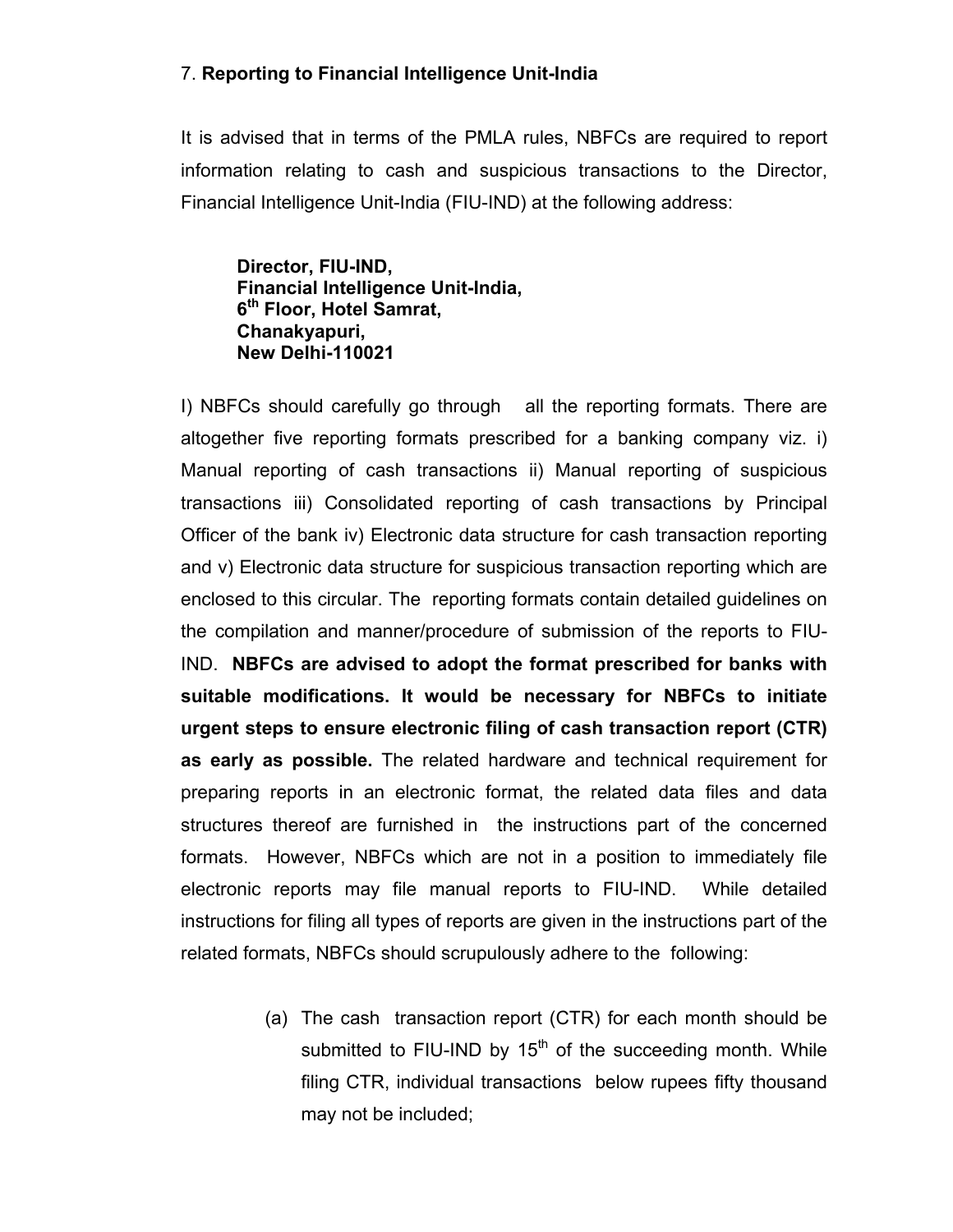- (b) The Suspicious Transaction Report (STR) should be furnished within 7 days of arriving at a conclusion that any transaction, whether cash or non-cash, or a series of transactions integrally connected are of suspicious nature. The Principal Officer should record his reasons for treating any transaction or a series of transactions as suspicious. It should be ensured that there is no undue delay in arriving at such a conclusion once a suspicious transaction report is received from a branch or any other office. Such report should be made available to the competent authorities on request;
- (c) The Principal Officer will be responsible for timely submission of CTR and STR to FIU-IND;
- (d) Utmost confidentiality should be maintained in filing of CTR and STR with FIU-IND. The reports may be transmitted by speed/registered post, fax, email at the notified address;
- (e) It should be ensured that the reports for all the branches are filed in one mode i.e. electronic or manual;
- (f) A summary of cash transaction report for the NBFC as a whole may be compiled by the Principal Officer of the NBFC in physical form as per the format specified. The summary should be signed by the Principal Officer and submitted both for manual and electronic reporting.

8. NBFCs may not put any restrictions on operations in the accounts where an STR has been made. However, it should be ensured that there is no tipping off to the customer at any level.

9. These instructions are issued under Sections 45K and 45L of the Reserve Bank of India Act, 1934 and Rule 7 of Prevention of Money-laundering (Maintenance of Records of the Nature and Value of Transactions, the Procedure and Manner of Maintaining and Time for Furnishing Information and Verification and Maintenance of Records of the Identity of the Clients of the Banking Companies, Financial Institutions and Intermediaries) Rules, 2005. Any contravention thereof or non-compliance shall attract penalties.